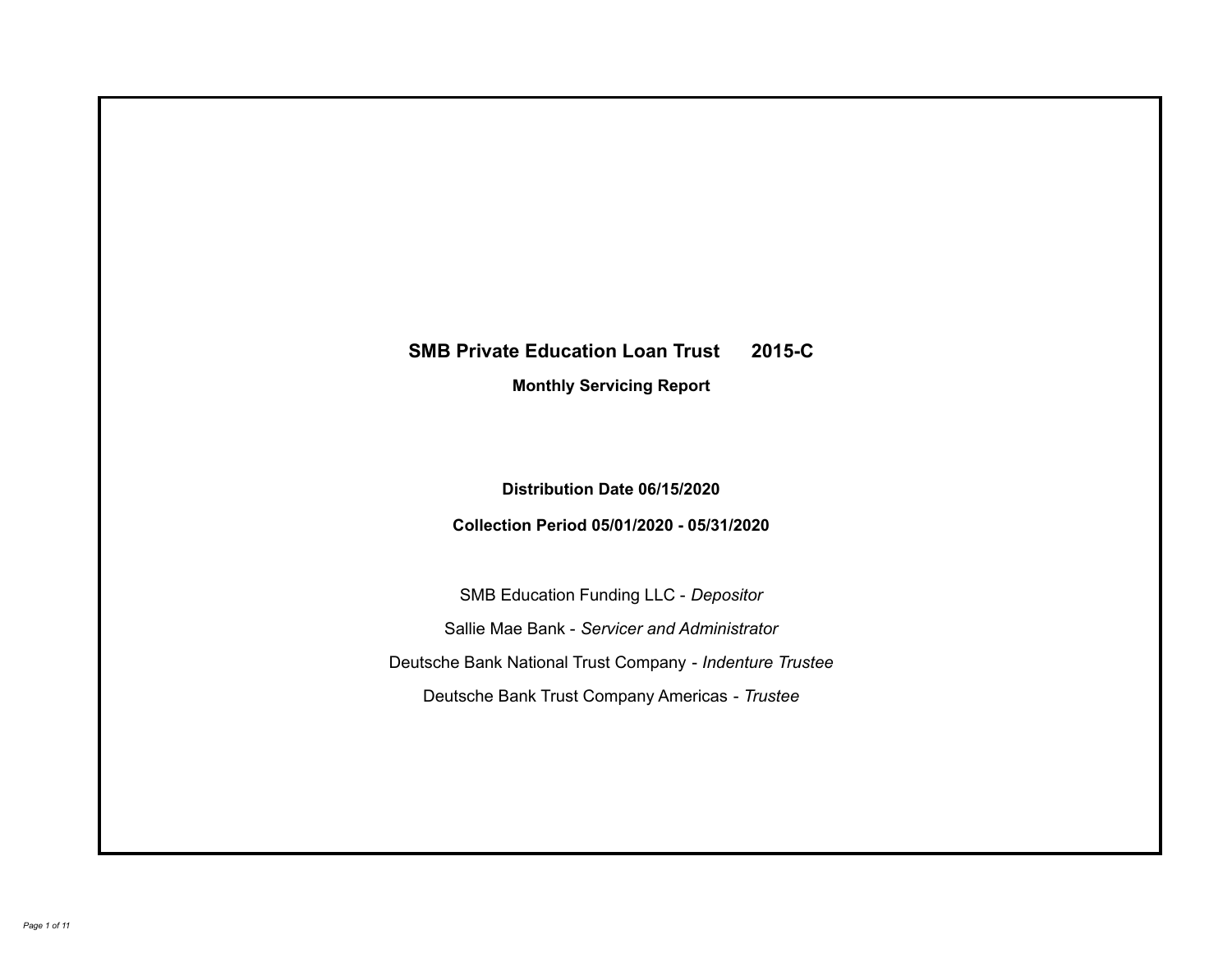| A           | <b>Student Loan Portfolio Characteristics</b>   |                   | Settlement Date<br>10/27/2015 | 04/30/2020       | 05/31/2020       |
|-------------|-------------------------------------------------|-------------------|-------------------------------|------------------|------------------|
|             | <b>Principal Balance</b>                        |                   | \$693,787,197.00              | \$327,632,779.22 | \$322,831,181.63 |
|             | Interest to be Capitalized Balance              |                   | 55,852,621.68                 | 11,424,068.78    | 10,952,256.02    |
|             | Pool Balance                                    |                   | \$749,639,818.68              | \$339,056,848.00 | \$333,783,437.65 |
|             | Weighted Average Coupon (WAC)                   |                   |                               |                  |                  |
|             | WAC1 (Contractual Interest Rate on the Loan)    |                   | 8.28%                         | 7.98%            | 7.82%            |
|             | WAC2 (Average of Applicable Interest Rate)      |                   | 8.28%                         | 7.94%            | 7.78%            |
|             | WAC3 (Average of Actual Interest Rate)          |                   | 8.22%                         | 7.87%            | 7.71%            |
|             | Weighted Average Remaining Term                 |                   | 127.00                        | 126.20           | 126.30           |
|             | Number of Loans<br>Number of Borrowers          |                   | 65,154<br>45,614              | 30,757<br>22,201 | 30,182<br>21,780 |
|             | Pool Factor                                     |                   |                               | 0.452293007      | 0.445258415      |
|             | Since Issued Total Constant Prepayment Rate (1) |                   |                               | 9.91%            | 9.82%            |
|             |                                                 |                   |                               |                  |                  |
| B           | <b>Debt Securities</b>                          | Cusip/Isin        | 05/15/2020                    |                  | 06/15/2020       |
|             | A <sub>2</sub> A                                | 78448RAB2         | \$62,261,684.95               |                  | \$59,772,703.97  |
|             | A <sub>2</sub> B                                | 78448RAC0         | \$30,078,108.65               |                  | \$28,875,702.38  |
|             | A <sub>3</sub>                                  | 78448RAD8         | \$75,000,000.00               |                  | \$75,000,000.00  |
|             | B                                               | 78448RAE6         | \$70,000,000.00               |                  | \$70,000,000.00  |
|             | C                                               | 78448RAF3         | \$50,000,000.00               |                  | \$50,000,000.00  |
|             |                                                 |                   |                               |                  |                  |
| $\mathsf C$ | <b>Certificates</b>                             | <b>Cusip/Isin</b> | 05/15/2020                    |                  | 06/15/2020       |
|             | Residual                                        | 78448R106         | \$100,000.00                  |                  | \$100,000.00     |
|             |                                                 |                   |                               |                  |                  |
| D           | <b>Account Balances</b>                         |                   | 05/15/2020                    |                  | 06/15/2020       |
|             | Reserve Account Balance                         |                   | \$1,884,455.00                |                  | \$1,884,455.00   |
|             |                                                 |                   |                               |                  |                  |
| E           | <b>Asset / Liability</b>                        |                   | 05/15/2020                    |                  | 06/15/2020       |
|             | Overcollateralization Percentage                |                   | 15.25%                        |                  | 15.02%           |
|             | Specified Overcollateralization Amount          |                   | \$101,717,054.40              |                  | \$100,135,031.30 |
|             | Actual Overcollateralization Amount             |                   | \$51,717,054.40               |                  | \$50,135,031.30  |
|             |                                                 |                   |                               |                  |                  |

(1) For additional information, see 'Since Issued CPR Methodology' found on page 11 of this report.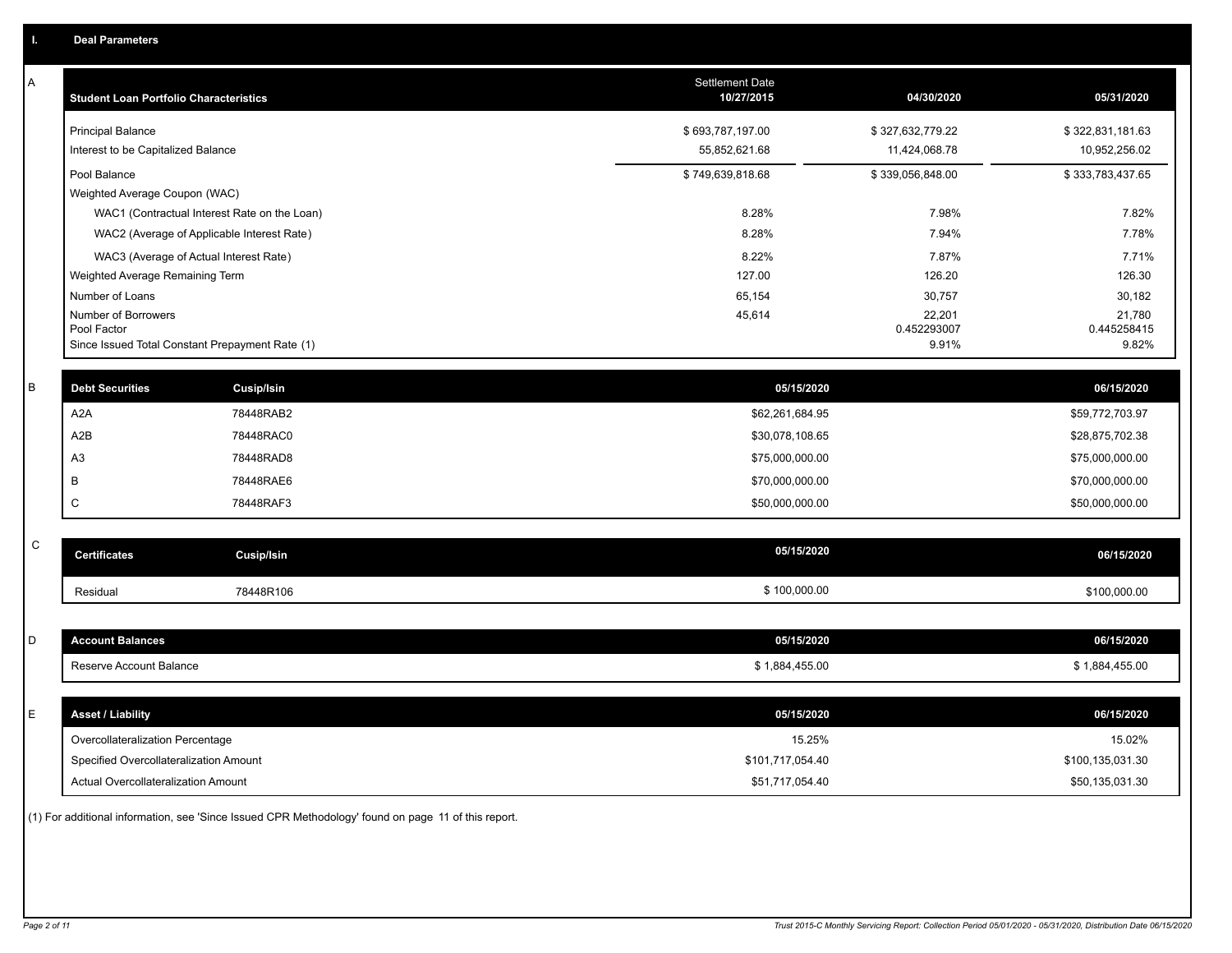## **II. 2015-C Trust Activity 05/01/2020 through 05/31/2020**

| <b>Borrower Principal</b><br>5,396,116.99<br>0.00<br><b>Consolidation Activity Principal</b><br>Seller Principal Reimbursement<br>(16.52)<br>Servicer Principal Reimbursement<br>0.00 |  |
|---------------------------------------------------------------------------------------------------------------------------------------------------------------------------------------|--|
|                                                                                                                                                                                       |  |
|                                                                                                                                                                                       |  |
|                                                                                                                                                                                       |  |
|                                                                                                                                                                                       |  |
| 0.00<br>Delinquent Principal Purchases by Servicer                                                                                                                                    |  |
| 0.00<br><b>Other Principal Deposits</b>                                                                                                                                               |  |
| \$5,396,100.47<br><b>Total Principal Receipts</b>                                                                                                                                     |  |
| B<br><b>Student Loan Interest Receipts</b>                                                                                                                                            |  |
| <b>Borrower Interest</b><br>1,438,363.92                                                                                                                                              |  |
| 0.00<br><b>Consolidation Activity Interest</b>                                                                                                                                        |  |
| Seller Interest Reimbursement<br>(588.25)                                                                                                                                             |  |
| Servicer Interest Reimbursement<br>0.00                                                                                                                                               |  |
| 0.00<br>Delinquent Interest Purchases by Servicer                                                                                                                                     |  |
| 0.00<br><b>Other Interest Deposits</b>                                                                                                                                                |  |
| \$1,437,775.67<br><b>Total Interest Receipts</b>                                                                                                                                      |  |
| C<br><b>Recoveries on Realized Losses</b><br>\$64,295.21                                                                                                                              |  |
| \$820.79<br>D<br><b>Investment Income</b>                                                                                                                                             |  |
| Е<br><b>Funds Borrowed from Next Collection Period</b><br>\$0.00                                                                                                                      |  |
| F<br><b>Funds Repaid from Prior Collection Period</b><br>\$0.00                                                                                                                       |  |
| G<br>\$0.00<br>Loan Sale or Purchase Proceeds                                                                                                                                         |  |
| \$0.00<br>н<br>Initial Deposits to Distribution Account                                                                                                                               |  |
| <b>Excess Transferred from Other Accounts</b><br>\$0.00                                                                                                                               |  |
| \$0.00<br><b>Borrower Benefit Reimbursements</b><br>J                                                                                                                                 |  |
| Κ<br><b>Other Deposits</b><br>\$0.00                                                                                                                                                  |  |
| L<br><b>Other Fees Collected</b><br>\$0.00                                                                                                                                            |  |
| M<br><b>AVAILABLE FUNDS</b><br>\$6,898,992.14                                                                                                                                         |  |
| N<br>Non-Cash Principal Activity During Collection Period<br>\$594,502.88                                                                                                             |  |
| Aggregate Purchased Amounts by the Depositor, Servicer or Seller<br>O<br>\$0.00                                                                                                       |  |
| P<br>Aggregate Loan Substitutions<br>\$0.00                                                                                                                                           |  |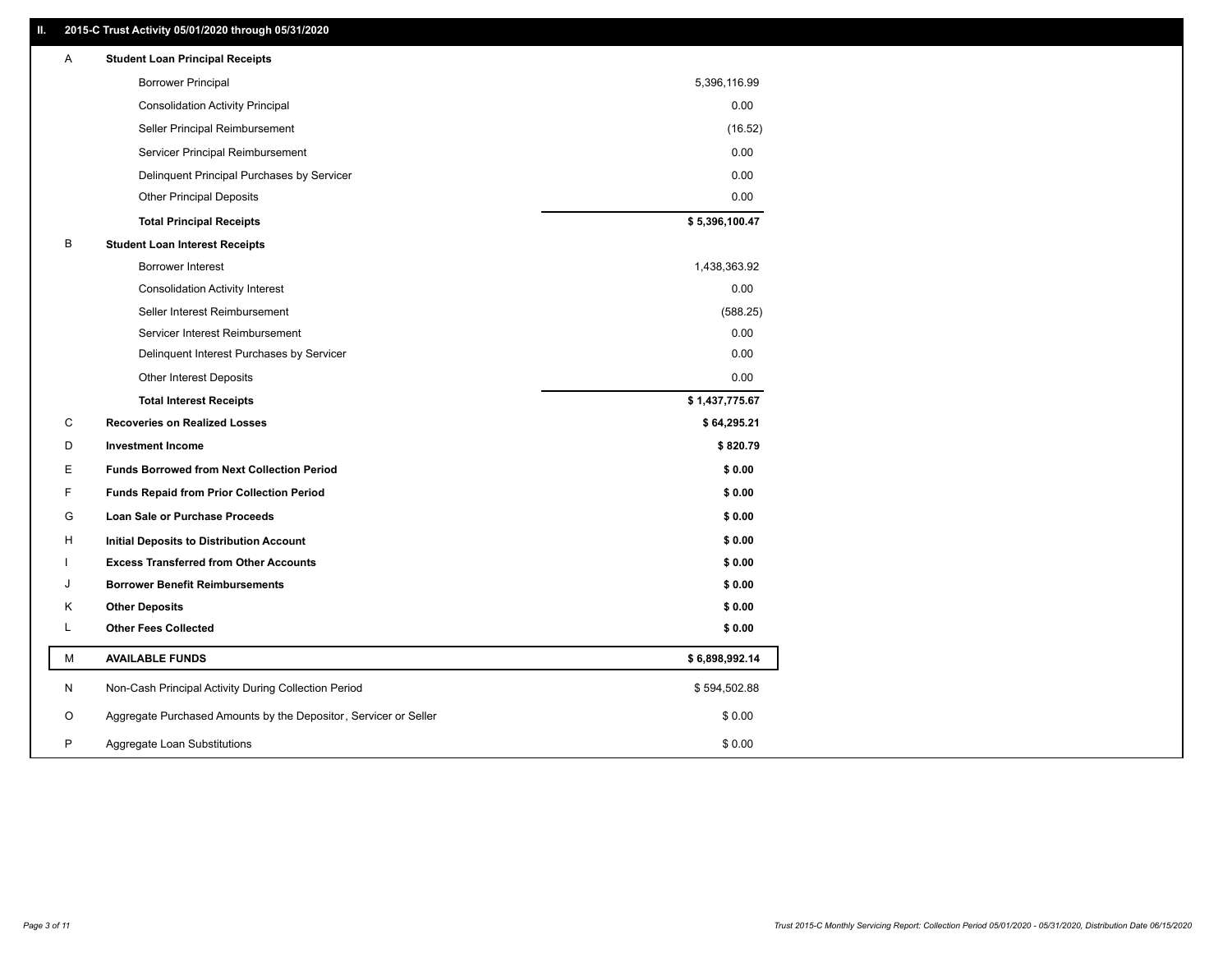|                   |                       |                          |         |                                                           | <b>Loans by Repayment Status</b> |                            |                   |         |                                                           |                |                            |
|-------------------|-----------------------|--------------------------|---------|-----------------------------------------------------------|----------------------------------|----------------------------|-------------------|---------|-----------------------------------------------------------|----------------|----------------------------|
|                   |                       |                          |         | 05/31/2020                                                |                                  |                            |                   |         | 04/30/2020                                                |                |                            |
|                   |                       | <b>Wtd Avg</b><br>Coupon | # Loans | Principal and<br><b>Interest Accrued</b><br>to Capitalize | % of Principal                   | % of Loans in<br>Repay (1) | Wtd Avg<br>Coupon | # Loans | Principal and<br><b>Interest Accrued</b><br>to Capitalize | % of Principal | % of Loans in<br>Repay (1) |
| INTERIM:          | IN SCHOOL             | 8.89%                    | 562     | \$8,853,054.92                                            | 2.652%                           | $-$ %                      | 9.12%             | 635     | \$9,713,485.26                                            | 2.865%         | $-$ %                      |
|                   | GRACE                 | 8.97%                    | 239     | \$3,718,321.14                                            | 1.114%                           | $-$ %                      | 8.98%             | 176     | \$3,090,084.82                                            | 0.911%         | $-$ %                      |
|                   | <b>DEFERMENT</b>      | 8.60%                    | 1,977   | \$28,600,928.57                                           | 8.569%                           | $-$ %                      | 8.81%             | 2,179   | \$30,852,330.22                                           | 9.099%         | $-$ %                      |
| <b>REPAYMENT:</b> | <b>CURRENT</b>        | 7.55%                    | 22,769  | \$230,593,521.09                                          | 69.085%                          | 78.805%                    | 7.70%             | 23,350  | \$234,868,006.86                                          | 69.271%        | 79.508%                    |
|                   | 31-60 DAYS DELINQUENT | 7.78%                    | 413     | \$5,833,900.52                                            | 1.748%                           | 1.994%                     | 7.78%             | 466     | \$6,667,358.46                                            | 1.966%         | 2.257%                     |
|                   | 61-90 DAYS DELINQUENT | 7.75%                    | 261     | \$4,017,953.31                                            | 1.204%                           | 1.373%                     | 7.85%             | 234     | \$3,767,853.61                                            | 1.111%         | 1.276%                     |
|                   | > 90 DAYS DELINQUENT  | 8.79%                    | 121     | \$1,365,848.85                                            | 0.409%                           | 0.467%                     | 8.75%             | 135     | \$1,828,404.18                                            | 0.539%         | 0.619%                     |
|                   | FORBEARANCE           | 7.63%                    | 3,840   | \$50,799,909.25                                           | 15.219%                          | 17.361%                    | 7.73%             | 3,582   | \$48,269,324.59                                           | 14.236%        | 16.340%                    |
| <b>TOTAL</b>      |                       |                          | 30,182  | \$333,783,437.65                                          | 100.00%                          | 100.00%                    |                   | 30,757  | \$339,056,848.00                                          | 100.00%        | 100.00%                    |

Percentages may not total 100% due to rounding  $\star$ 

1 Loans classified in "Repayment" include any loan for which interim interest only, \$25 fixed payments or full principal and interest payments are due.

|                         |                                                                                                                              |                          |         |                                                           | <b>Loans by Borrower Status</b> |                                |                          |         |                                                           |                |                                |
|-------------------------|------------------------------------------------------------------------------------------------------------------------------|--------------------------|---------|-----------------------------------------------------------|---------------------------------|--------------------------------|--------------------------|---------|-----------------------------------------------------------|----------------|--------------------------------|
|                         |                                                                                                                              |                          |         | 05/31/2020                                                |                                 |                                |                          |         | 04/30/2020                                                |                |                                |
|                         |                                                                                                                              | <b>Wtd Avg</b><br>Coupon | # Loans | Principal and<br><b>Interest Accrued</b><br>to Capitalize | % of Principal                  | % of Loans in<br>P&I Repay (2) | <b>Wtd Avg</b><br>Coupon | # Loans | Principal and<br><b>Interest Accrued</b><br>to Capitalize | % of Principal | % of Loans in<br>P&I Repay (2) |
| INTERIM:                | IN SCHOOL                                                                                                                    | 8.75%                    | 986     | \$15,892,057.97                                           | 4.761%                          | $-$ %                          | 8.98%                    | 1,131   | \$17,890,114.67                                           | 5.276%         | $-$ %                          |
|                         | GRACE                                                                                                                        | 8.83%                    | 430     | \$6,586,364.13                                            | 1.973%                          | $-$ %                          | 8.87%                    | 307     | \$5,016,018.14                                            | 1.479%         | $-$ %                          |
|                         | <b>DEFERMENT</b>                                                                                                             | 8.42%                    | 3,360   | \$45,575,359.28                                           | 13.654%                         | $-$ %                          | 8.62%                    | 3,733   | \$50,211,419.97                                           | 14.809%        | $-$ %                          |
| P&I REPAYMENT:          | <b>CURRENT</b>                                                                                                               | 7.45%                    | 20,784  | \$203,879,992.97                                          | 61.082%                         | 76.725%                        | 7.59%                    | 21,189  | \$205,648,269.88                                          | 60.653%        | 77.329%                        |
|                         | 31-60 DAYS DELINQUENT                                                                                                        | 7.73%                    | 402     | \$5,688,462.57                                            | 1.704%                          | 2.141%                         | 7.76%                    | 450     | \$6,479,495.16                                            | 1.911%         | 2.436%                         |
|                         | 61-90 DAYS DELINQUENT                                                                                                        | 7.74%                    | 259     | \$3,995,442.63                                            | 1.197%                          | 1.504%                         | 7.83%                    | 231     | \$3,746,665.32                                            | 1.105%         | 1.409%                         |
|                         | > 90 DAYS DELINQUENT                                                                                                         | 8.79%                    | 121     | \$1,365,848.85                                            | 0.409%                          | 0.514%                         | 8.76%                    | 134     | \$1,795,540.27                                            | 0.530%         | 0.675%                         |
|                         | FORBEARANCE                                                                                                                  | 7.63%                    | 3,840   | \$50,799,909.25                                           | 15.219%                         | 19.117%                        | 7.73%                    | 3,582   | \$48,269,324.59                                           | 14.236%        | 18.151%                        |
| <b>TOTAL</b><br>$\star$ | Percentages may not total 100% due to rounding                                                                               |                          | 30,182  | \$333,783,437.65                                          | 100.00%                         | 100.00%                        |                          | 30,757  | \$339,056,848.00                                          | 100.00%        | 100.00%                        |
|                         | 2 Loans classified in "P&I Repayment" includes only those loans for which scheduled principal and interest payments are due. |                          |         |                                                           |                                 |                                |                          |         |                                                           |                |                                |

WAC reflects WAC3 To conform with company standard reporting these sections now include Princial and Interest Accrued to Capitalize .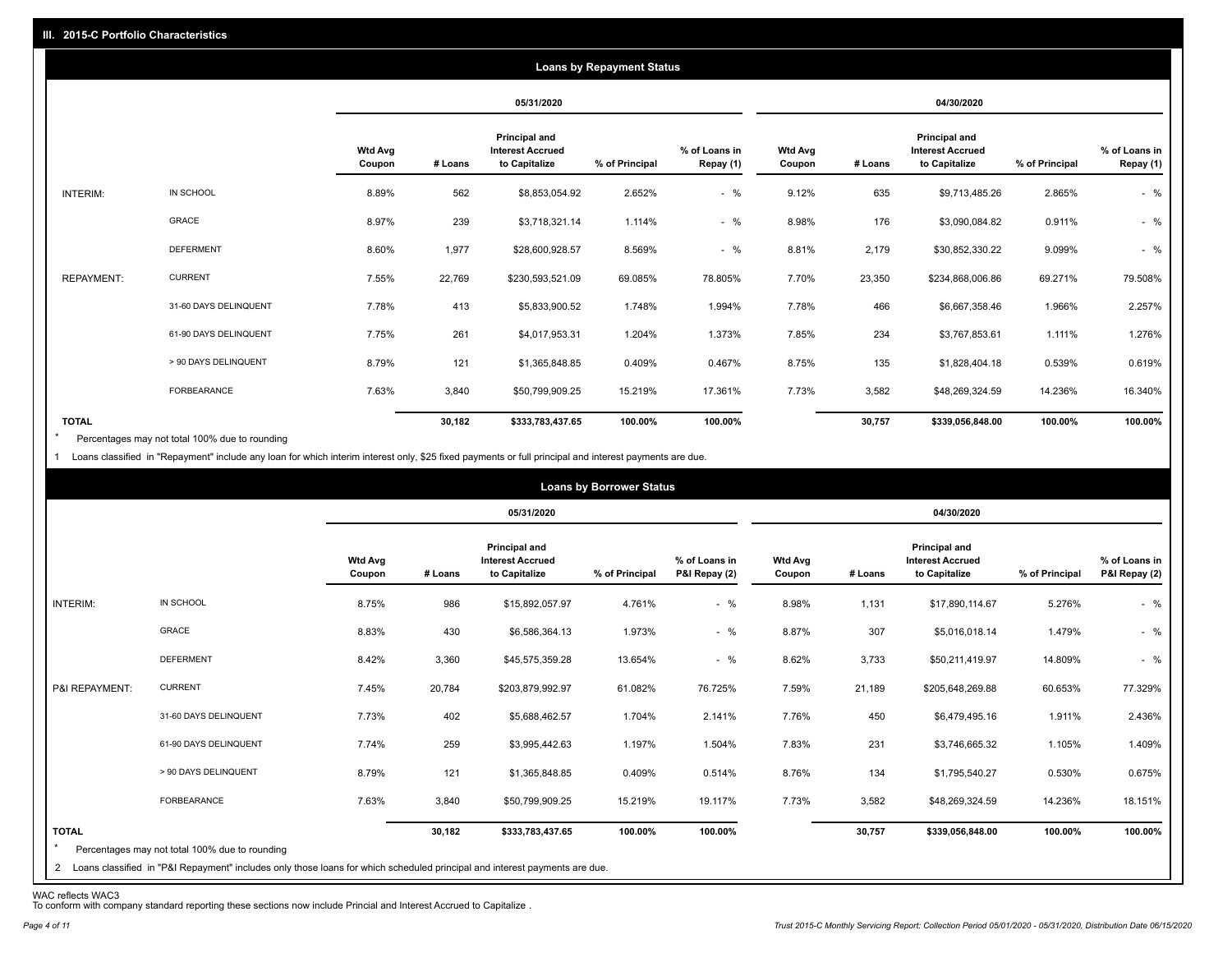|                                                                                                  | 5/31/2020        | 4/30/2020        |
|--------------------------------------------------------------------------------------------------|------------------|------------------|
| Pool Balance                                                                                     | \$333,783,437.65 | \$339,056,848.00 |
| Total # Loans                                                                                    | 30,182           | 30,757           |
| Total # Borrowers                                                                                | 21,780           | 22,201           |
| Weighted Average Coupon                                                                          | 7.78%            | 7.94%            |
| Weighted Average Remaining Term                                                                  | 126.30           | 126.20           |
| Percent of Pool - Cosigned                                                                       | 93.5%            | 93.5%            |
| Percent of Pool - Non Cosigned                                                                   | 6.5%             | 6.5%             |
| Borrower Interest Accrued for Period                                                             | \$2,151,532.74   | \$2,200,315.78   |
| <b>Outstanding Borrower Interest Accrued</b>                                                     | \$14,207,032.22  | \$14,211,132.09  |
| Gross Principal Realized Loss - Periodic *                                                       | \$92,592.82      | \$302,857.59     |
| Gross Principal Realized Loss - Cumulative *                                                     | \$30,134,967.37  | \$30,042,374.55  |
| Recoveries on Realized Losses - Periodic                                                         | \$64,295.21      | \$183,379.05     |
| Recoveries on Realized Losses - Cumulative                                                       | \$4,816,929.03   | \$4,752,633.82   |
| Net Losses - Periodic                                                                            | \$28,297.61      | \$119,478.54     |
| Net Losses - Cumulative                                                                          | \$25,318,038.34  | \$25,289,740.73  |
| Non-Cash Principal Activity - Capitalized Interest                                               | \$691,605.53     | \$404,937.25     |
| Since Issued Total Constant Prepayment Rate (CPR) (1)                                            | 9.82%            | 9.91%            |
| <b>Loan Substitutions</b>                                                                        | \$0.00           | \$0.00           |
| <b>Cumulative Loan Substitutions</b>                                                             | \$0.00           | \$0.00           |
| <b>Unpaid Servicing Fees</b>                                                                     | \$0.00           | \$0.00           |
| <b>Unpaid Administration Fees</b>                                                                | \$0.00           | \$0.00           |
| <b>Unpaid Carryover Servicing Fees</b>                                                           | \$0.00           | \$0.00           |
| Note Interest Shortfall                                                                          | \$0.00           | \$0.00           |
| Loans in Modification                                                                            | \$42,729,121.70  | \$43,282,295.76  |
| % of Loans in Modification as a % of Loans in Repayment (P&I)                                    | 19.88%           | 19.88%           |
|                                                                                                  |                  |                  |
| % Annualized Gross Principal Realized Loss - Periodic as a %<br>of Loans in Repayment (P&I) * 12 | 0.52%            | 1.67%            |
| % Gross Principal Realized Loss - Cumulative as a % of<br>Original Pool Balance                  | 4.02%            | 4.01%            |
|                                                                                                  |                  |                  |

\* In accordance with the Servicer's current policies and procedures, after September 1, 2017 loans subject to bankruptcy claims generally will not be reported as a charged- off unless and until they are delinquent for 120

(1) For additional information, see 'Since Issued CPR Methodology' found on page 11 of this report.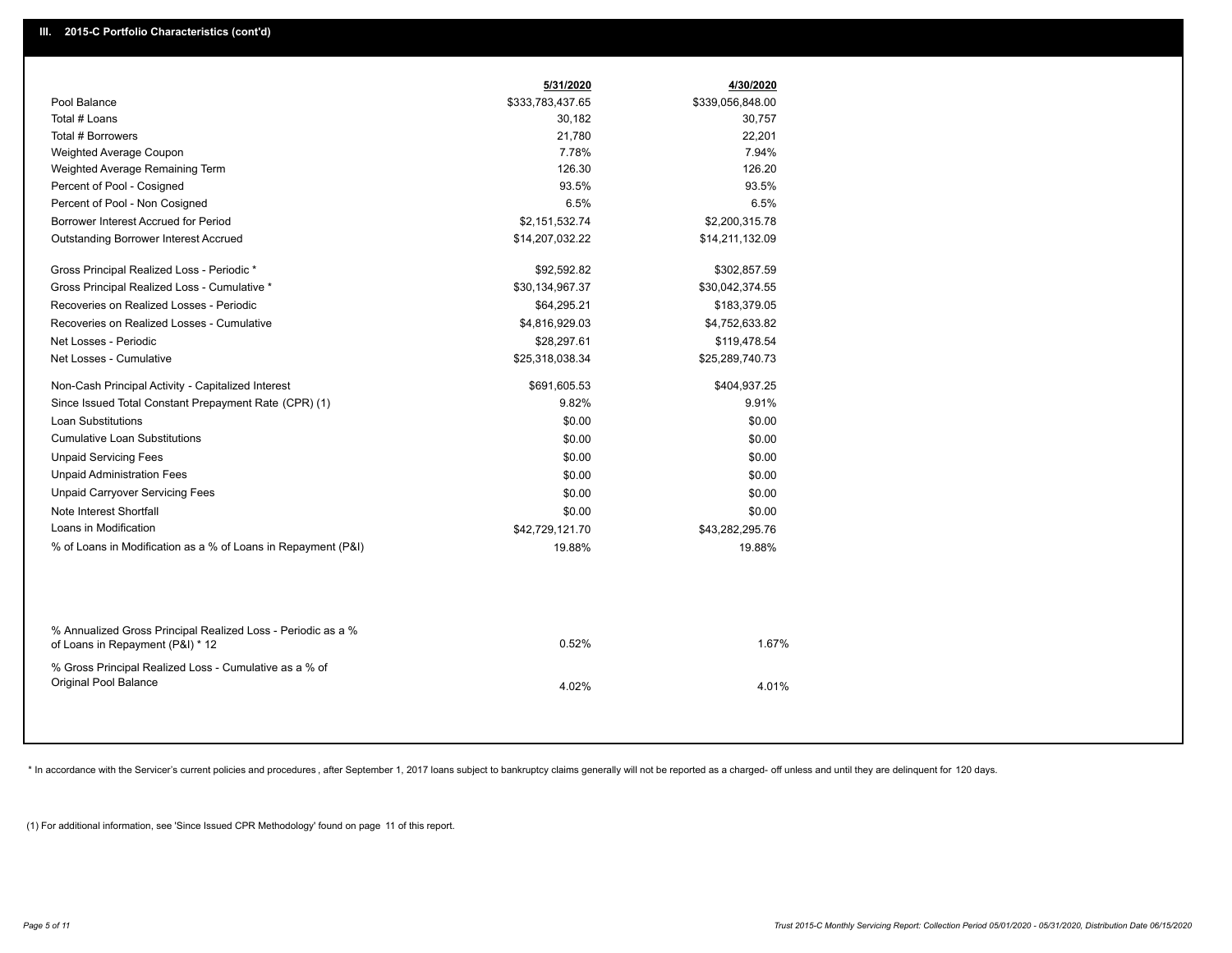#### **Loan Program**  A

|                                    | Weighted<br><b>Average Coupon</b> | # LOANS | <b>\$ AMOUNT</b> | $%$ *    |
|------------------------------------|-----------------------------------|---------|------------------|----------|
| - Smart Option Interest-Only Loans | 7.06%                             | 5,896   | \$42,217,652.67  | 12.648%  |
| - Smart Option Fixed Pay Loans     | 7.70%                             | 7,874   | \$103,036,321.00 | 30.869%  |
| - Smart Option Deferred Loans      | 7.87%                             | 16.412  | \$188,529,463.98 | 56.483%  |
| - Other Loan Programs              | $0.00\%$                          | 0       | \$0.00           | 0.000%   |
| <b>Total</b>                       | 7.71%                             | 30,182  | \$333,783,437.65 | 100.000% |

\* Percentages may not total 100% due to rounding

B

C

**Index Type**

|                       | Weighted<br><b>Average Coupon</b> | # LOANS | <b>\$ AMOUNT</b> | $%$ *    |
|-----------------------|-----------------------------------|---------|------------------|----------|
| - Fixed Rate Loans    | 7.17%                             | 7,652   | \$101,966,320.86 | 30.549%  |
| - LIBOR Indexed Loans | 7.95%                             | 22,530  | \$231,817,116.79 | 69.451%  |
| - Other Index Rates   | $0.00\%$                          | 0       | \$0.00           | 0.000%   |
| Total                 | 7.71%                             | 30,182  | \$333,783,437.65 | 100.000% |

\* Percentages may not total 100% due to rounding

# **Weighted Average Recent FICO**

| $0 - 639$            | 2,646    | \$31,441,472.27  | 9.420%    |
|----------------------|----------|------------------|-----------|
| 640 - 669            | 2,053    | \$23,411,030.19  | 7.014%    |
| 670 - 699            | 3,225    | \$37,304,081.75  | 11.176%   |
| 700 - 739            | 6,181    | \$71,012,314.80  | 21.275%   |
| $740 +$              | 16,077   | \$170,614,538.64 | 51.115%   |
| $N/A$ <sub>(1)</sub> | $\Omega$ | \$0.00           | $0.000\%$ |
| <b>Total</b>         | 30,182   | \$333,783,437.65 | 100.000%  |

WAC reflects WAC3

To conform with company standard reporting these sections now include Princial and Interest Accrued to Capitalize .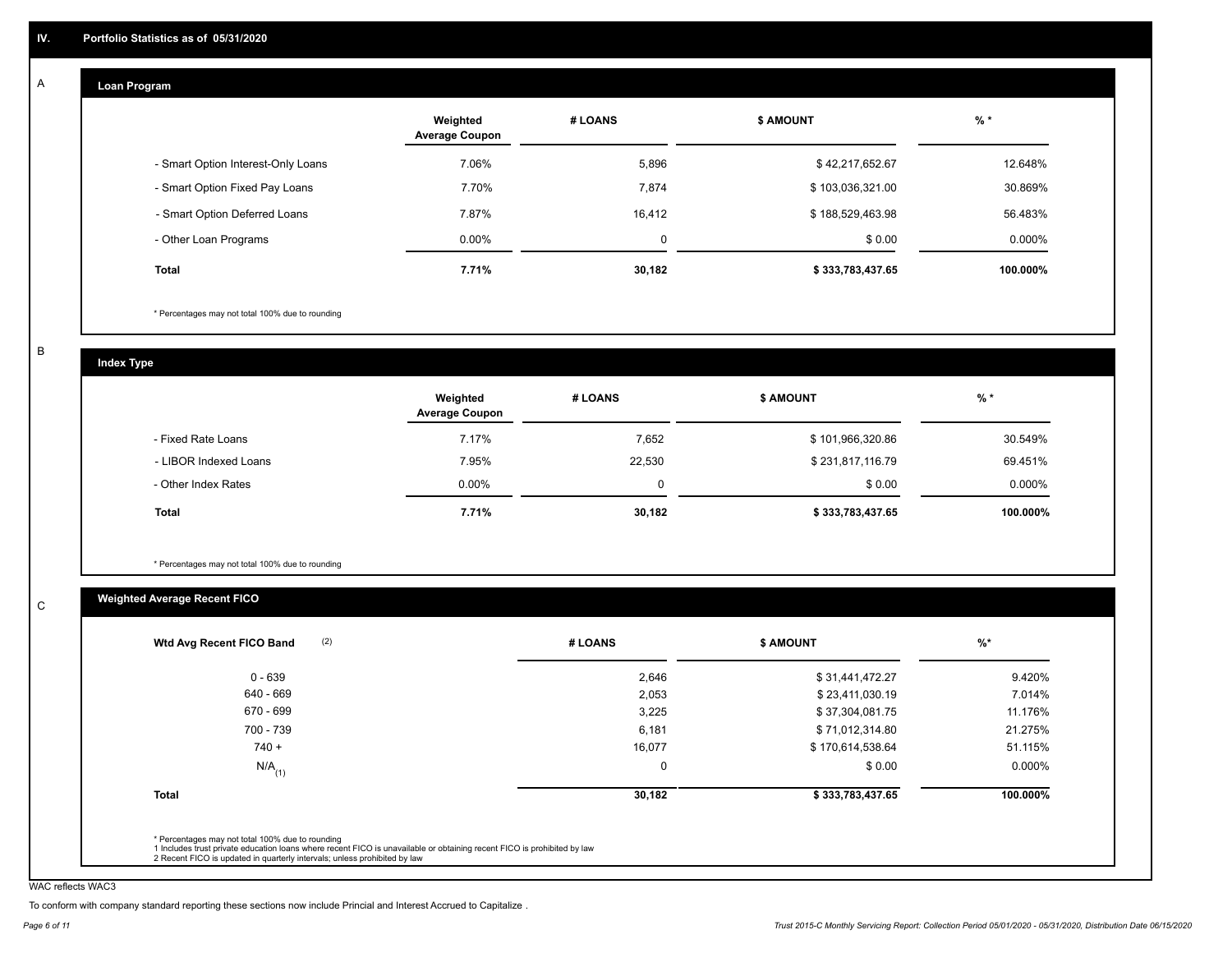| V. |       | 2015-C Reserve Account and Principal Distribution Calculations                             |                  |  |
|----|-------|--------------------------------------------------------------------------------------------|------------------|--|
| А. |       | <b>Reserve Account</b>                                                                     |                  |  |
|    |       | Specified Reserve Account Balance                                                          | \$1,884,455.00   |  |
|    |       | Actual Reserve Account Balance                                                             | \$1,884,455.00   |  |
| В. |       | <b>Principal Distribution Amount</b>                                                       |                  |  |
|    | i.    | Class A Notes Outstanding                                                                  | \$167,339,793.60 |  |
|    | ii.   | Pool Balance                                                                               | \$333,783,437.65 |  |
|    | iii.  | First Priority Principal Distribution Amount (i - ii)                                      | \$0.00           |  |
|    | iv.   | Class A and B Notes Outstanding                                                            | \$237,339,793.60 |  |
|    | v.    | First Priority Principal Distribution Amount                                               | \$0.00           |  |
|    | vi.   | Pool Balance                                                                               | \$333,783,437.65 |  |
|    | vii.  | Specified Overcollateralization Amount                                                     | \$100,135,031.30 |  |
|    | viii. | Available Funds (after payment of waterfall items A through H)                             | \$5,958,196.06   |  |
|    | ix.   | <b>Class C Notes Outstanding</b>                                                           | \$50,000,000.00  |  |
|    | x.    | Regular Principal Distribution Amount (if (iv > 0, (iv - v) - (vi - vii), min(viii, ix))   | \$3,691,387.25   |  |
|    |       |                                                                                            |                  |  |
|    | xi.   | Pool Balance                                                                               | \$333,783,437.65 |  |
|    | xii.  | 10% of Initial Pool Balance                                                                | \$74,963,981.87  |  |
|    | xiii. | First Priority Principal Distribution Amount                                               | \$0.00           |  |
|    | XIV.  | Regular Principal Distribution Amount                                                      | \$3,691,387.25   |  |
|    | XV.   | Available Funds (after payment of waterfall items A through J)                             | \$2,266,808.81   |  |
|    |       | xvi. Additional Principal Distribution Amount (if(ix $\lt$ = x, min(xv, xi - xiii - xiv))) | \$0.00           |  |
|    |       |                                                                                            |                  |  |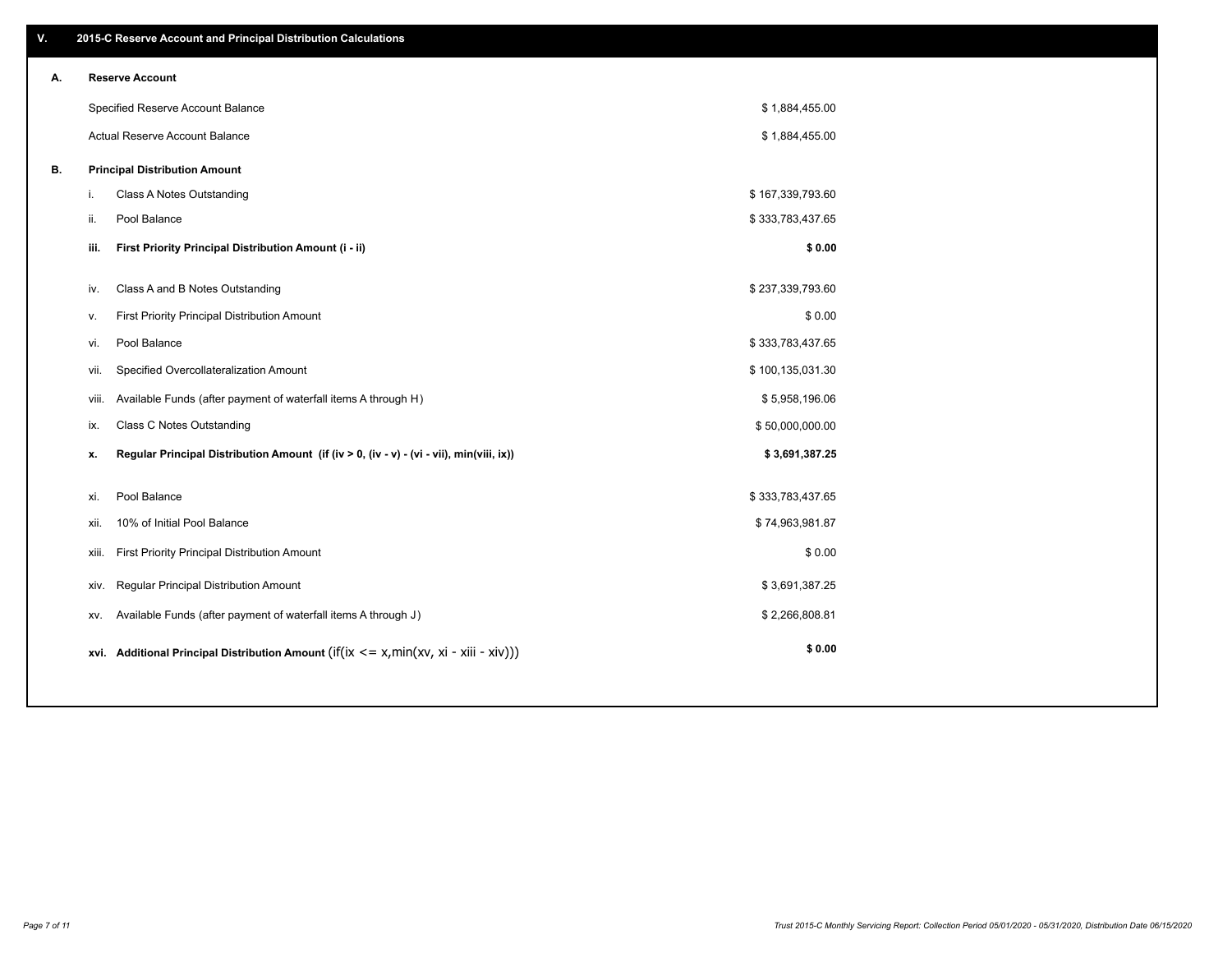|    |                                                         | Paid           | <b>Funds Balance</b> |
|----|---------------------------------------------------------|----------------|----------------------|
|    | <b>Total Available Funds</b>                            |                | \$6,898,992.14       |
| A  | <b>Trustee Fees</b>                                     | \$0.00         | \$6,898,992.14       |
| В  | <b>Servicing Fees</b>                                   | \$219,299.48   | \$6,679,692.66       |
| C  | i. Administration Fees                                  | \$8,333.00     | \$6,671,359.66       |
|    | ii. Unreimbursed Administrator Advances plus any Unpaid | \$0.00         | \$6,671,359.66       |
| D  | Class A Noteholders Interest Distribution Amount        | \$321,496.93   | \$6,349,862.73       |
| E. | First Priority Principal Payment                        | \$0.00         | \$6,349,862.73       |
| F. | Class B Noteholders Interest Distribution Amount        | \$204,166.67   | \$6,145,696.06       |
| G  | <b>Class C Noteholders Interest Distribution Amount</b> | \$187,500.00   | \$5,958,196.06       |
| H  | Reinstatement Reserve Account                           | \$0.00         | \$5,958,196.06       |
|    | Regular Principal Distribution                          | \$3,691,387.25 | \$2,266,808.81       |
| J  | <b>Carryover Servicing Fees</b>                         | \$0.00         | \$2,266,808.81       |
| Κ  | Additional Principal Distribution Amount                | \$0.00         | \$2,266,808.81       |
| L  | Unpaid Expenses of Trustee                              | \$0.00         | \$2,266,808.81       |
| м  | Unpaid Expenses of Administrator                        | \$0.00         | \$2,266,808.81       |
| N  | Remaining Funds to the Residual Certificateholders      | \$2,266,808.81 | \$0.00               |

# **Waterfall Conditions**

|      | Pool Balance                                                                     | \$333,783,437.65 |  |
|------|----------------------------------------------------------------------------------|------------------|--|
|      | Class A and B Notes Outstanding                                                  | \$237,339,793.60 |  |
| iii. | Class C Noteholders' Interest Distribution Ratio (i / ii)                        | 140.64%          |  |
| iv.  | Minimum Ratio                                                                    | 110.00%          |  |
|      | Is the Class C Noteholders' Interest Distribution Condition Satisfied (iii > iv) | $\checkmark$     |  |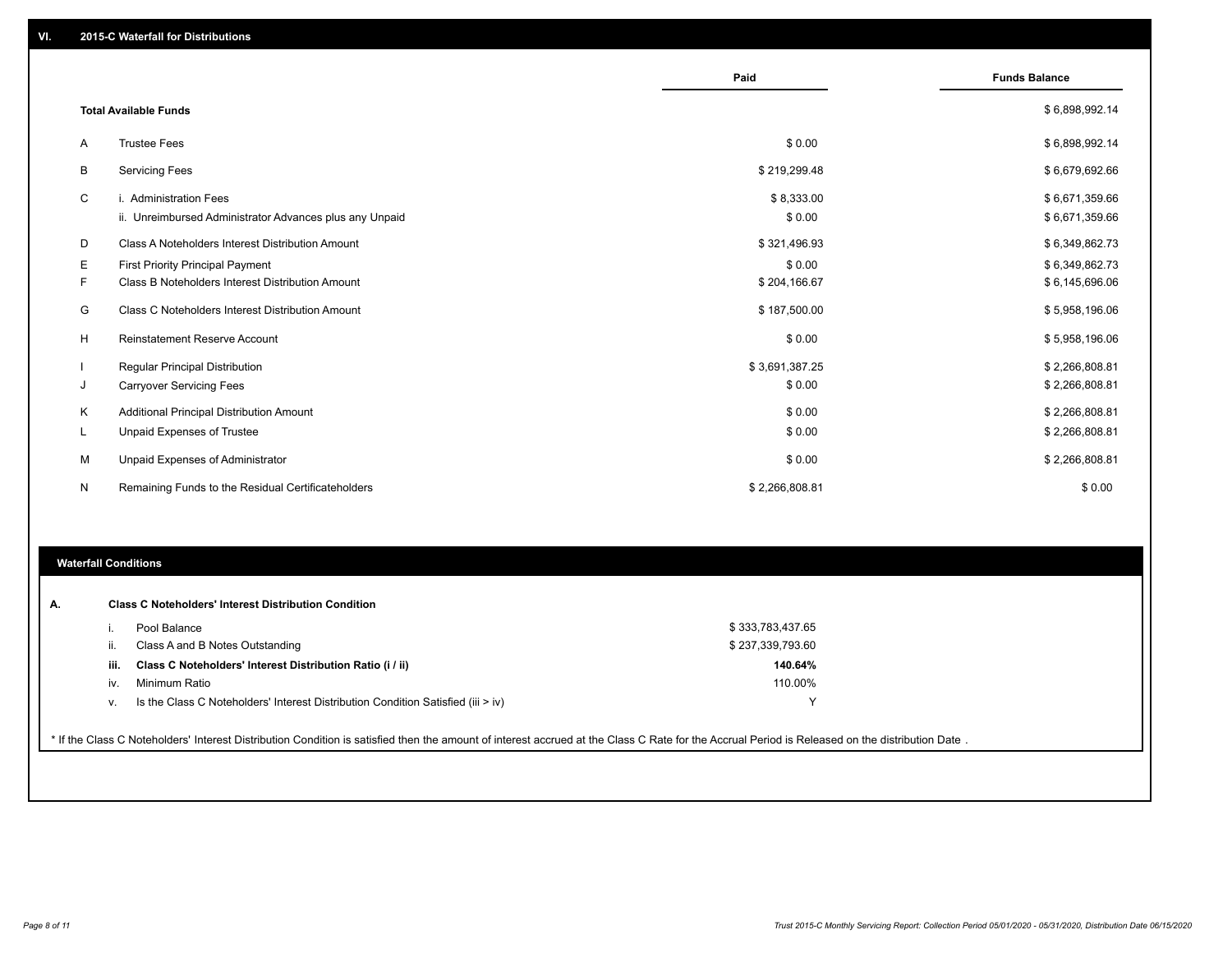# **VII. 2015-C Distributions**

| <b>Distribution Amounts</b>                                |                         |                         |                         |
|------------------------------------------------------------|-------------------------|-------------------------|-------------------------|
|                                                            | A <sub>2</sub> A        | A <sub>2</sub> B        | A3                      |
| Cusip/Isin                                                 | 78448RAB2               | 78448RAC0               | 78448RAD8               |
| <b>Beginning Balance</b>                                   | \$62,261,684.95         | \$30,078,108.65         | \$75,000,000.00         |
| Index                                                      | <b>FIXED</b>            | <b>LIBOR</b>            | <b>LIBOR</b>            |
| Spread/Fixed Rate                                          | 2.75%                   | 1.40%                   | 1.95%                   |
| Record Date (Days Prior to Distribution)                   | 1 NEW YORK BUSINESS DAY | 1 NEW YORK BUSINESS DAY | 1 NEW YORK BUSINESS DAY |
| <b>Accrual Period Begin</b>                                | 5/15/2020               | 5/15/2020               | 5/15/2020               |
| <b>Accrual Period End</b>                                  | 6/15/2020               | 6/15/2020               | 6/15/2020               |
| Daycount Fraction                                          | 0.08333333              | 0.08611111              | 0.08611111              |
| Interest Rate*                                             | 2.75000%                | 1.58363%                | 2.13363%                |
| <b>Accrued Interest Factor</b>                             | 0.002291667             | 0.001363681             | 0.001837293             |
| <b>Current Interest Due</b>                                | \$142,683.03            | \$41,016.96             | \$137,796.94            |
| Interest Shortfall from Prior Period Plus Accrued Interest | $\mathsf{\$}$ -         | $$ -$                   | $\mathsf{\$}$ -         |
| <b>Total Interest Due</b>                                  | \$142,683.03            | \$41,016.96             | \$137,796.94            |
| <b>Interest Paid</b>                                       | \$142,683.03            | \$41,016.96             | \$137,796.94            |
| <b>Interest Shortfall</b>                                  | $\mathcal{S}$ -         | $$ -$                   | $\mathsf{\$}$ -         |
| <b>Principal Paid</b>                                      | \$2,488,980.98          | \$1,202,406.27          | $\mathsf{\$}$ -         |
| <b>Ending Principal Balance</b>                            | \$59,772,703.97         | \$28,875,702.38         | \$75,000,000.00         |
| Paydown Factor                                             | 0.012024063             | 0.012024063             | 0.000000000             |
| <b>Ending Balance Factor</b>                               | 0.288757024             | 0.288757024             | 1.000000000             |

\* Pay rates for Current Distribution. For the interest rates applicable to the next distribution date, please see https://www.salliemae.com/about/investors/data/SMBabrate.txt.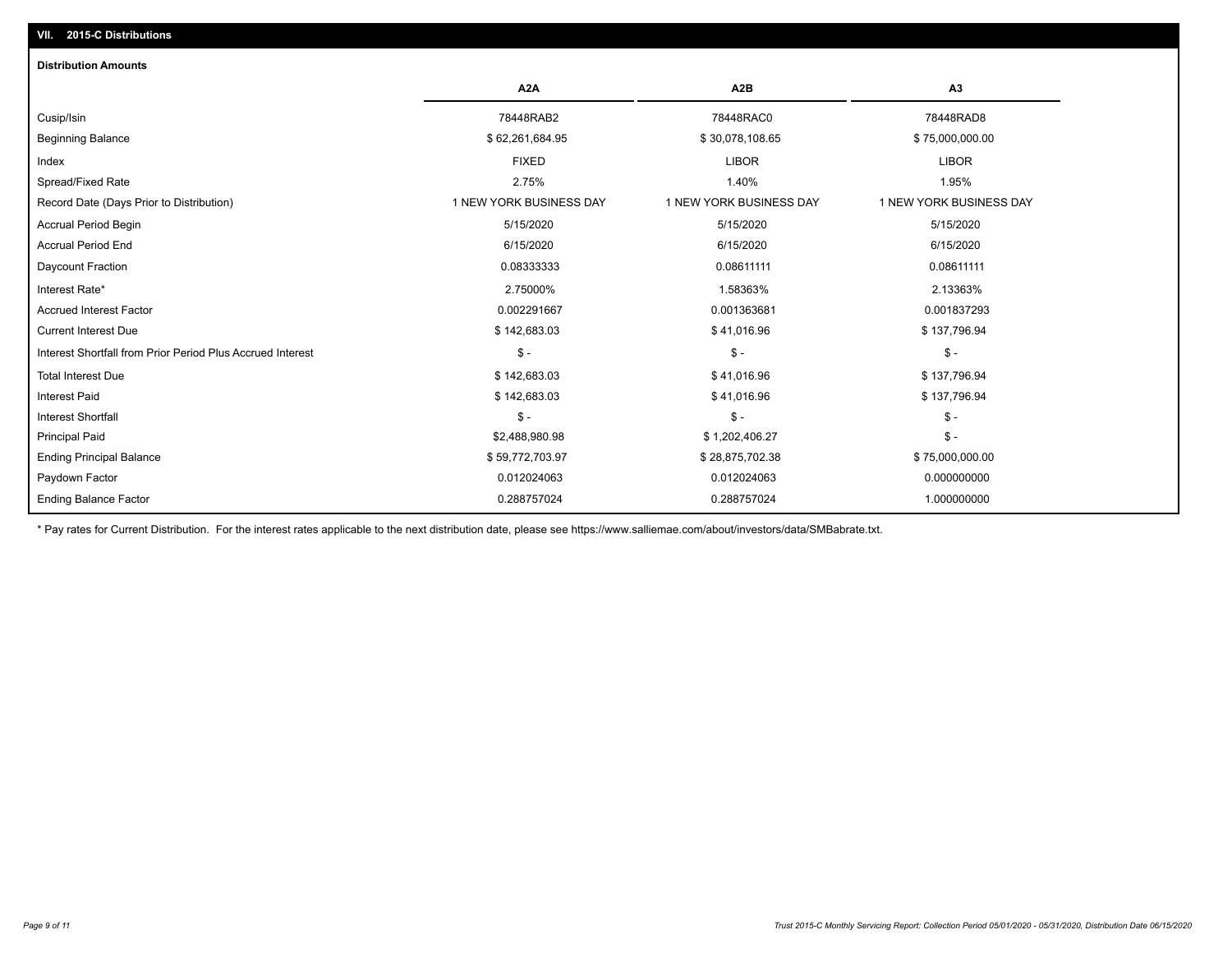| <b>Distribution Amounts</b>                                |                         |                         |
|------------------------------------------------------------|-------------------------|-------------------------|
|                                                            | в                       | C                       |
| Cusip/Isin                                                 | 78448RAE6               | 78448RAF3               |
| <b>Beginning Balance</b>                                   | \$70,000,000.00         | \$50,000,000.00         |
| Index                                                      | <b>FIXED</b>            | <b>FIXED</b>            |
| Spread/Fixed Rate                                          | 3.50%                   | 4.50%                   |
| Record Date (Days Prior to Distribution)                   | 1 NEW YORK BUSINESS DAY | 1 NEW YORK BUSINESS DAY |
| <b>Accrual Period Begin</b>                                | 5/15/2020               | 5/15/2020               |
| <b>Accrual Period End</b>                                  | 6/15/2020               | 6/15/2020               |
| Daycount Fraction                                          | 0.08333333              | 0.08333333              |
| Interest Rate*                                             | 3.50000%                | 4.50000%                |
| <b>Accrued Interest Factor</b>                             | 0.002916667             | 0.003750000             |
| <b>Current Interest Due</b>                                | \$204,166.67            | \$187,500.00            |
| Interest Shortfall from Prior Period Plus Accrued Interest | $\mathsf{\$}$ -         | $\mathsf{\$}$ -         |
| <b>Total Interest Due</b>                                  | \$204,166.67            | \$187,500.00            |
| <b>Interest Paid</b>                                       | \$204,166.67            | \$187,500.00            |
| <b>Interest Shortfall</b>                                  | $\mathsf{\$}$ -         | $\mathsf{\$}$ -         |
| <b>Principal Paid</b>                                      | $\mathsf{\$}$ -         | $\mathsf{\$}$ -         |
| <b>Ending Principal Balance</b>                            | \$70,000,000.00         | \$50,000,000.00         |
| Paydown Factor                                             | 0.000000000             | 0.000000000             |
| <b>Ending Balance Factor</b>                               | 1.000000000             | 1.000000000             |

\* Pay rates for Current Distribution. For the interest rates applicable to the next distribution date, please see https://www.salliemae.com/about/investors/data/SMBabrate.txt.

**VII. 2015-C Distributions**